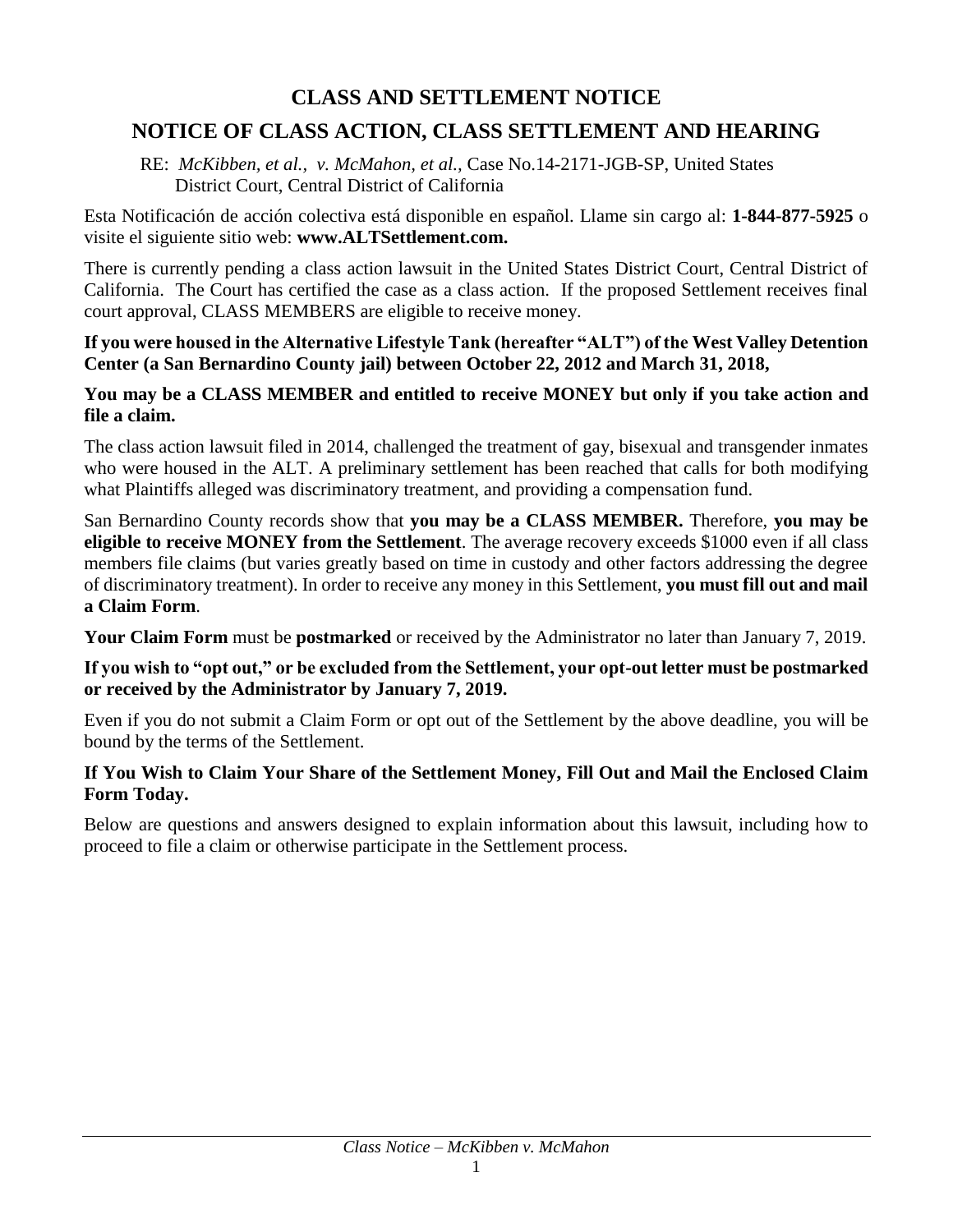#### **1. What Is The Class Action Lawsuit About?**

This lawsuit challenged the treatment of gay, bisexual and transgender ("GBT") inmates who were housed in the ALT. The lawsuit claimed that GBT inmates were discriminated against in various ways, including, among other things, that GBT inmates 1) were automatically placed in the ALT if they self-identified as GBT; 2) would have been at risk for their safety if admitted to the general population as openly GBT inmates because the San Bernardino County Sheriff's Department did not have plans or programs to ensure their safety; 3) had no or inadequate PREA programs in place to protect GBT inmates or address particular vulnerabilities of GBT inmates placed in the general population; 4) were limited in their timeout-of-cell generally to an hour and a half per day, and often less, in contrast to similarly situated (by classification or sentencing status) general population inmates; 5) were denied the same work opportunities that were provided to similarly situated (by classification or sentencing status) general population inmates; 6) were denied the same programming opportunities<sup>1</sup> that were provided to similarly situated (by classification or sentencing status) general population inmates; and 7) were denied a comparable range of religious services to those available to the general population.

## **2. Who Is A Member Of The Damages Class Entitled To Money?**

You are a member of the Damages Class if you were housed in the ALT between October 22, 2012 and March 31, 2018. The extent of your compensation is based on a formula that weighs various conditions that applied to ALT residents. It is described further in #7 below. Whether you are a class member is determined **solely** from the records of the San Bernardino County Sheriff's Department.

#### **3. What Is The Purpose Of This Notice?**

You have a right to know about a proposed Settlement of this class action lawsuit and about all your options before the Court decides whether to give final approval to the Settlement. Your rights may be affected by this lawsuit.

This information is being sent to everyone who has been determined to be a member of the class based upon the last known address available from the San Bernardino County Sheriff's Department records, and is otherwise being publicized to reach class members.

This Notice explains the lawsuit, the Settlement, your legal rights, what benefits are available, who is eligible and how to file a claim.

The Court in charge of the case is the United States District Court for the Central District of California, located in Riverside, California. The case is known as *McKibben, et al. v. McMahon, et al.,* Case No.14- 2171-JGB-SP. The people who brought the case are called Plaintiffs, and the people they sued are called Defendants. The Judge is The Honorable Jesus Bernal.

l <sup>1</sup> Programming opportunities include classes in anger management, thinking for change, living skills, parenting skills, substance abuse prevention, GED preparation, high school diploma, literacy, automobile mechanics, bakery occupations, culinary/reading enrichment, computer skills, HVAC training, fire camp vocational training, employment readiness, and re-entry services.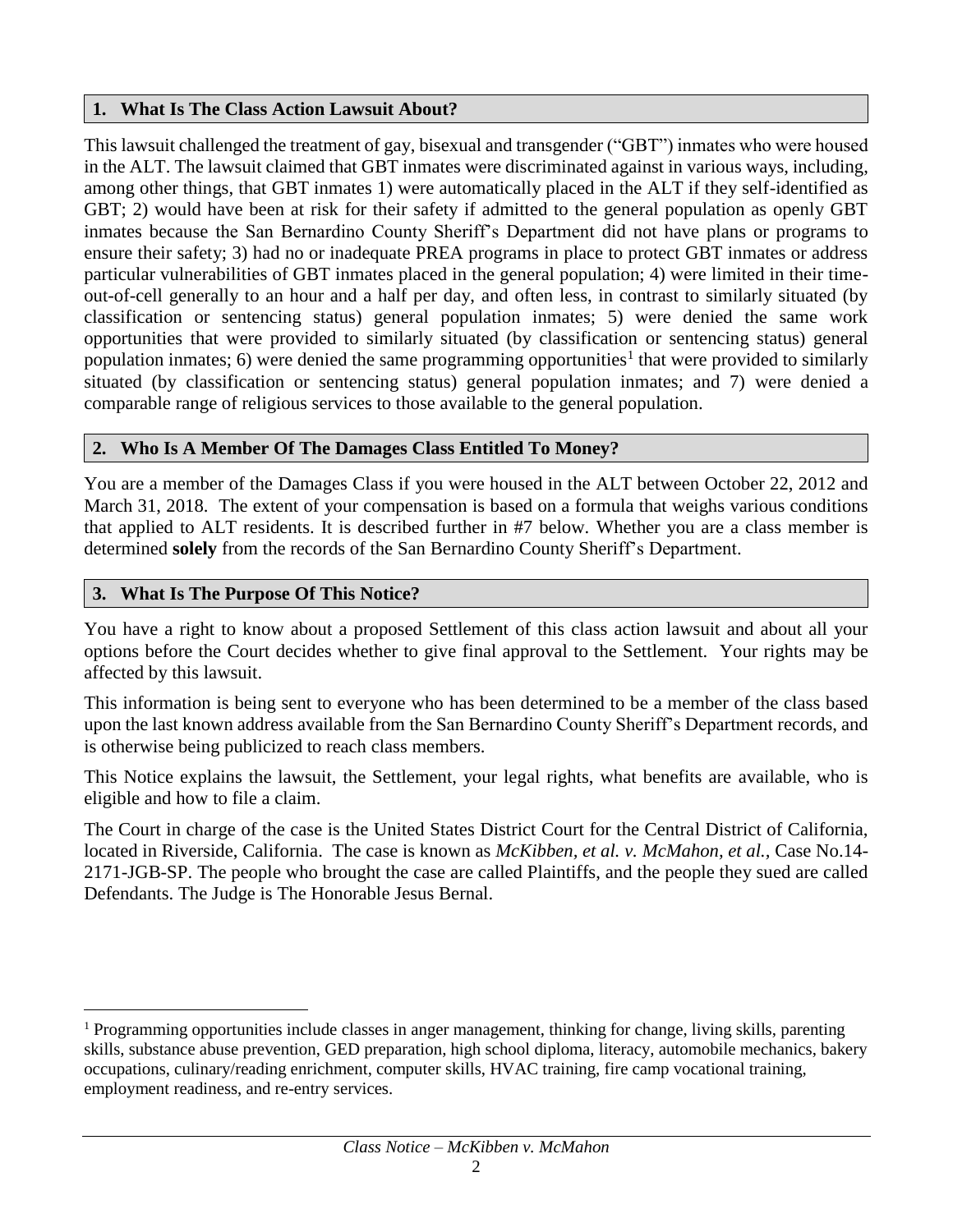## **4. Why Is This A Class Action?**

In a class action, one or more persons, called the Class Representative(s), sue on behalf of a group of people who have similar claims – the Class Members. One court then resolves the issues for all Class Members, except for those who exclude themselves from the class.

## **5. Why Is There A Settlement?**

The Court rejected the Defendants' motion to dismiss the case, after which the parties began to discuss possible settlement and to engage in discovery. With the help of a retired judge who acted as a mediator, there were settlement discussions over many months. Because, when the case was filed, the primary concern of the people who represented the class (present or former ALT inmates) was to change the conditions of the ALT, that was the focus of discussion for several months. After that, the parties turned to discussion of compensation for the Class Representatives and the class members, and to attorney's fees (all of which are paid by Defendants).

Instead of continuing the litigation, both sides have agreed to a Settlement. That way, both sides are able to avoid the risks and costs of a trial regarding the injunctive relief and damages to which class members may be entitled, or an appeal from any such decisions by a court; the case can be resolved immediately; and the benefits of the Settlement can be made immediately available to the Class Members. The Class Representatives and their attorneys think that the proposed Settlement is fair to the Class Members and the parties in the case, and think that the terms of the Settlement are a fair, reasonable and adequate resolution of this matter.

# **6. Are There Lawyers Representing You?**

The Court has approved lawyers (called "Class Counsel") to collectively represent you. These are the lawyers who have been handling the lawsuit for the past four years. You will not be asked to pay your own personal money for the services these attorneys and their staff have provided you in litigating this case and negotiating this Settlement. Instead, the lawyers will be paid separately by the Defendants, after approval by the Court, as described further below. Only Class Counsel may act on behalf of the class. However, that rule of law does not prevent you from hiring your own lawyer to advise you personally about your rights, options or obligations as a Class Member in this lawsuit. If you want to be represented by your own lawyer, you may hire one at your own expense.

## **7. What Does The Settlement Provide?**

The Settlement has three parts – injunctive relief (changes to how the ALT and the San Bernardino County jails operate in the treatment of GBT inmates); payment of compensation to the Class Representatives and the class members; and attorney's fees. We briefly describe each below.

a. **Injunctive Relief** – The injunctive relief is extensive and difficult to summarize. The full agreement is posted on the settlement website www.ALTSettlement.com. It changes the name of the ALT to the GBTI (Gay Bisexual Transgender Intersex) Unit. It establishes a PREA ("Prison Rape Elimination Act")-GBTI Committee that includes classification, programming and social work personnel that will make individualized determinations regarding housing, programming and work opportunities for GBTI inmates after conferring with them. It provides guidelines for housing, classification, work and programming options for GBTI inmates and for equal tier time for the GBTI Unit as for general population inmates. It establishes training guidelines for personnel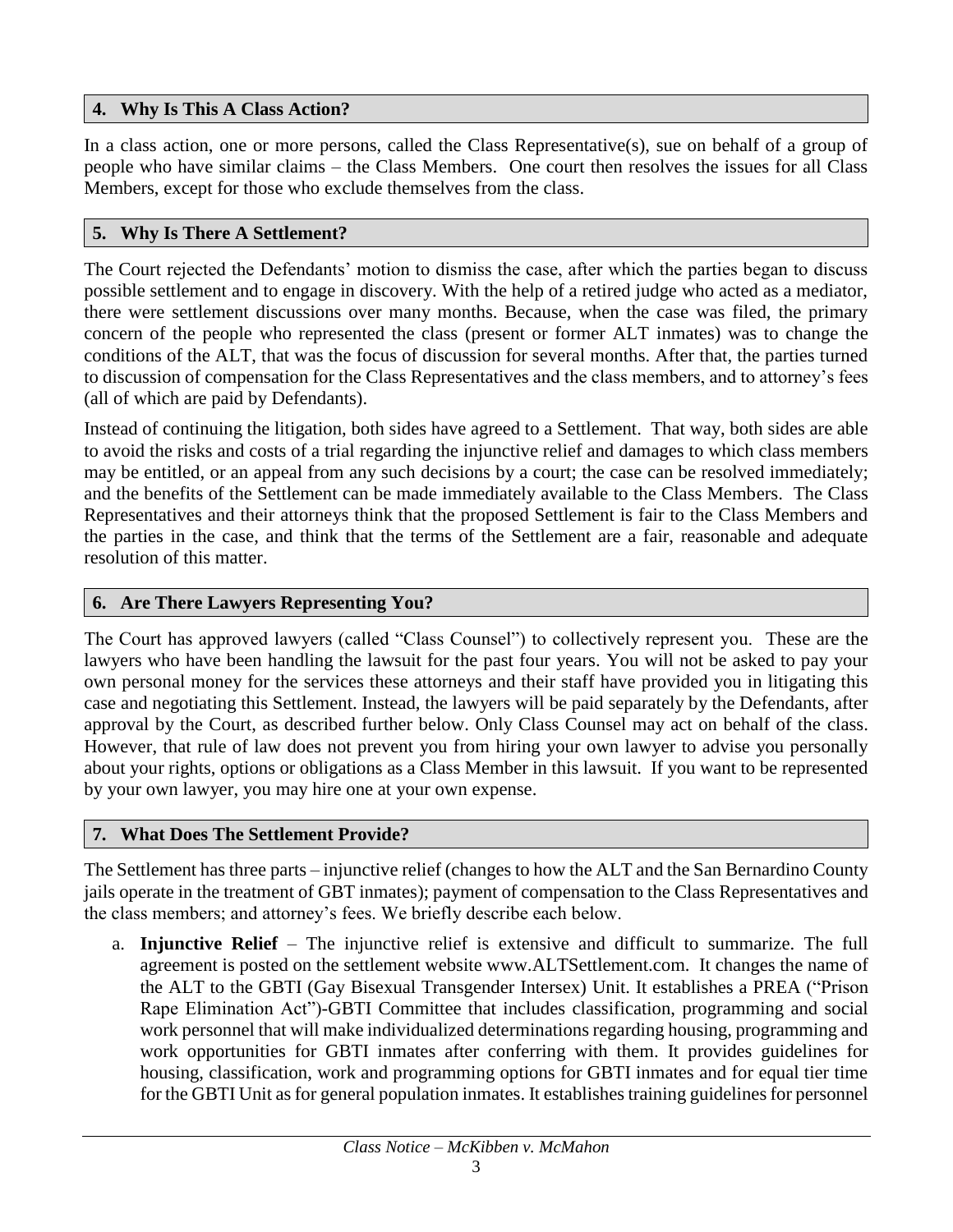on GBTI issues and for GBTI inmates regarding their rights. It addresses particular issues related to transgender inmates. It provides that Class Counsel will be consulted on the policies to be implemented and for reports and monitoring of the Agreement for three years.

### b. **Damages to the Class**

The total damages to the class (which has 655 individuals in it) is \$950,000, which will be placed in a class fund overseen by a professional Class Administrator.

From this, the costs of class administration (estimated at \$40,000 or less), the experts/consultants retained by Plaintiffs and the mediation costs (combined approximately \$37,000) will be deducted.

Plaintiffs' counsel are proposing payment of special compensation to the 15 Class Representatives of a total of \$60,500 (in individual amounts between \$2000-\$5500) for their roles in bringing and advancing the case.

After payment of the foregoing, approximately \$812,500 (it could vary somewhat depending on the final accounting of costs) will be divided among the class members who file timely claims, based on a formula approved by the Court. Under the formula, class members will receive a certain number of points for each incarceration day based on the person's status during that day (pre-sentenced or sentenced, work eligibility and classification) and the overall conditions in the ALT on that day. Each class member's total points represent the sum of their daily points. The total points for each class member will then be added together, from which the class member's share of the recovery will be determined. Because it is anticipated that not all class members will make Timely Claims, a claiming class member's share will be based on that class member's share of the total points for class members who made Timely Claims (and not on eligible class members). This has the effect of increasing the amount awarded to claiming class members.

If 328 people file timely claims, then the average recovery would exceed \$2400. However, because how much any claiming class members receives is based on the formula, individual damages will vary greatly, depending first on the length of time spent in the ALT and secondarily on other factors.

No claiming individual class member will receive less than \$40 or more than \$10,000 regardless of the amount above or below those figures due them under the formula, not including the special compensation for Class Representatives explained above.

## c. **Attorneys' Fees and Litigation Costs**

The Court will be asked to award Plaintiffs' counsel \$1,100,000 in statutory attorneys' fees and litigation costs (excluding the expert/consultant and mediation costs), such that Defendants would pay these fees and costs. This figure is a substantial discount from the fees that would otherwise have been claimed (separate from compensation to class members) because Plaintiffs' counsel considered the injunctive relief a model. These fees must ultimately be approved by the Court after satisfying itself they are reasonable and fair.

# **8. Will I Receive Anything From The Settlement?**

As long as you file an approved claim within the time set by the Court, and you qualify as a class member, you will be entitled to receive compensation based on the formula described above. The methodology for determining the share of the settlement fund for each class member filing a timely claim is described in  $\P$  7(b) above.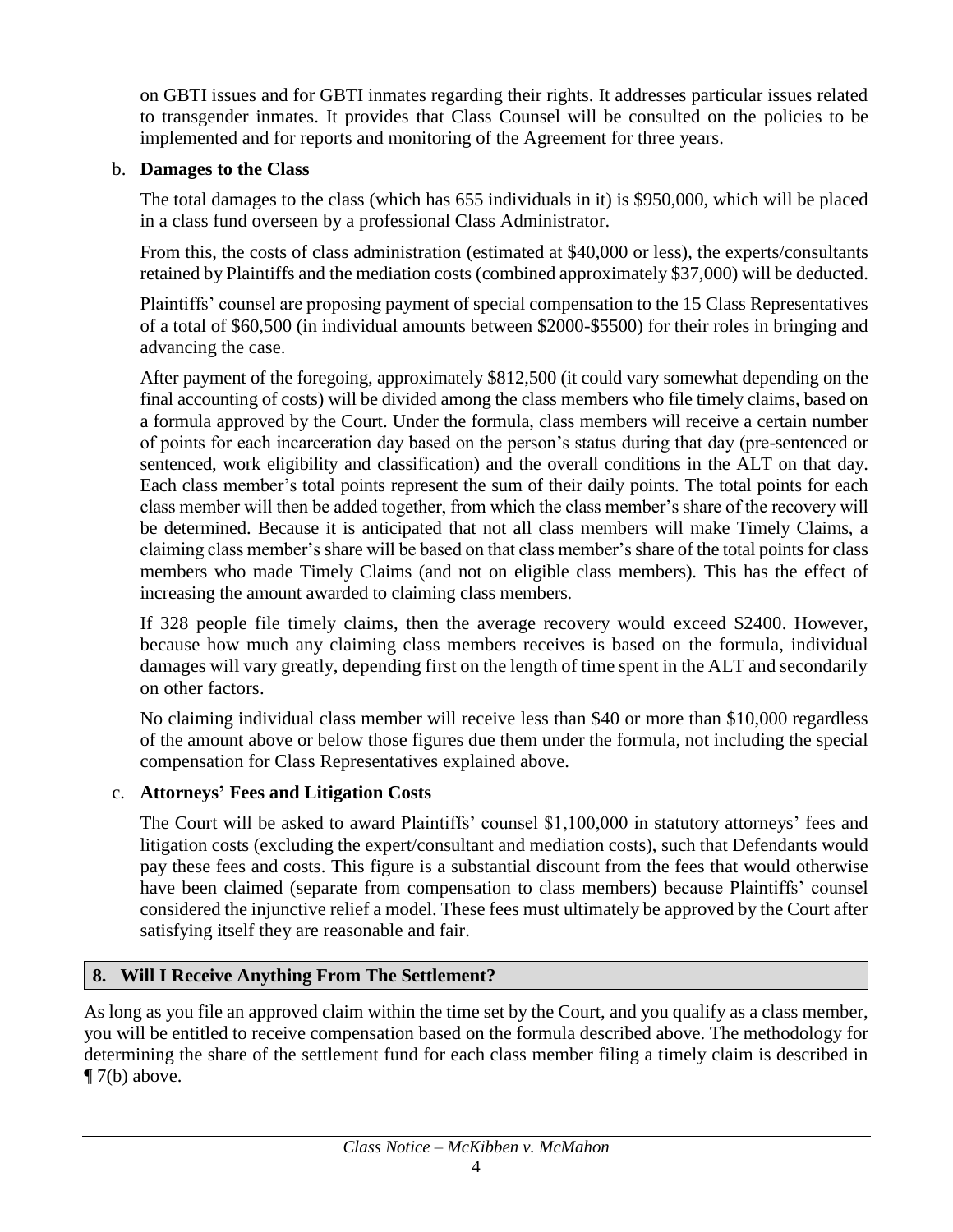The full description of the proposed system to determine how much each Damages Class member will receive is contained in the parties' Settlement Agreement, which is available on the settlement website www.ALTSettlement.com.

### **9. What Do I Do To Get Money?**

If you wish to receive money from the Settlement, you must complete and submit the accompanying Claim Form. Read the instructions on the Claim Form carefully. **All Claim Forms must be completed and postmarked (or received by the Administrator) no later than January 7, 2019,** but in order not to miss out on this opportunity, you should complete and mail your Claim Form as soon as possible. **If you do not timely and properly submit your Claim Form, you will not receive any money** from the Settlement. If you need a copy of a Claim Form, please call 1-844-877-5925 (toll free), or write to the ALT Settlement Administrator, c/o JND Legal Administration, P.O. Box 91307, Seattle, WA 98111, or download the Form from the Internet at www.ALTSettlement.com.

#### **10. What If I Still Don't Know If I Am A Class Member?**

If you are not sure whether you are included in the class, call 1- 844-877-5925 or write to:

ALT Settlement c/o JND Legal Administration P.O. Box 91307 Seattle, WA 98111

Determinations of whether you are or are not a Class Member will be based exclusively on the records of the San Bernardino County Sheriff's Department.

#### **11. How Much Will The Lawyers Be Paid?**

As mentioned, the court will be asked to award Class Counsel \$1,100,000. The Court can award less than that amount, but not more. You will not be asked personally to pay any attorneys' fees to Class Counsel. Only if you hire your own lawyer to represent you personally would you have to pay an attorney any fees.

#### **12. Can I Exclude Myself From The Settlement?**

If you do not want to be a member of the class, or if you want to be able to file your own lawsuit, or be part of a different lawsuit against the Defendants raising the claims involved in this lawsuit, then you must take steps to get out of the class. This is called "excluding yourself" from, and sometimes is referred to as "opting out" of, the class.

If the number of exclusions exceeds ten (10) but is less than 25, the County is entitled to a credit against the settlement based on the amount that each Exclusion was due under the initial class distribution formula. If the number of exclusions exceeds 25, the County may rescind (walk away from) the settlement or receive the foregoing credits for all excluding class members.

#### **13. What Do I Do To Exclude Myself From The Lawsuit?**

To exclude yourself, you must send a letter by First-Class mail clearly stating that you want to be excluded from the ALT Settlement*.* Be sure to include your name, address, telephone number and signature. The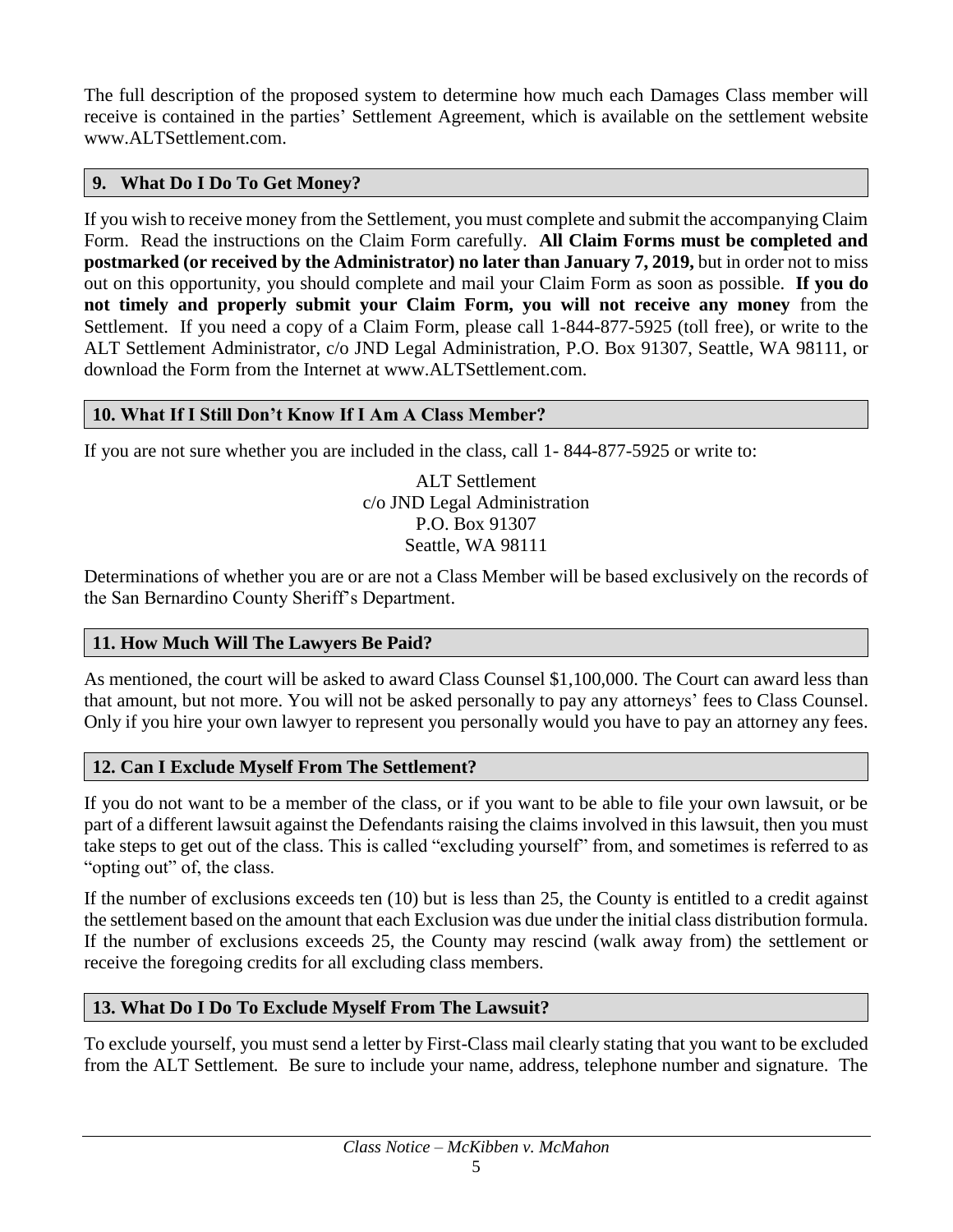name and address of your attorney is not sufficient. **You must mail your Exclusion Request, postmarked no later than January 7, 2019,** to:

> ALT Settlement c/o JND Legal Administration P.O. Box 91307 Seattle, WA 98111

You cannot exclude yourself on the phone or by email. If you exclude yourself, you will not be entitled to get any money from the Settlement, and you cannot object to the Settlement. Nor will you be legally bound by anything that happens in this lawsuit.

Unless you exclude yourself from the class, you remain in the class and give up all of your rights against the Defendants for the conduct alleged in this complaint, except those available to you under this Settlement. That means that, if you don't exclude yourself and also don't file a claim, you will receive no money but will still lose your rights against the Defendants. **So be sure to file the claim form unless you are going to exclude yourself. (If you do exclude yourself, and you want to pursue other damages for the conduct alleged in the complaint, you will need to bring your own complaint against the Defendants.)**

Anyone determined to be a damages class member who submits a timely claim will receive some compensation. How much will depend on the formula already described.

#### **14. What Is The Release Of Claims?**

As part of the Settlement, you release the claims covered by this lawsuit in exchange for the money you will receive if you do not exclude yourself from the class. The Proposed Final Order of Approval and Settlement (which you may view on the website for this lawsuit at www.ALTSettlement.com) describes the legal claims against the Defendants you will give up by staying in the class (that is, if you do not exclude yourself as described in the question above entitled "What Do I Do To Exclude Myself From The Lawsuit?"). The Released Claims include all claims, demands, causes of action, whether class, individual or otherwise in nature, damages whenever incurred, liabilities of any nature whatsoever, including costs, expenses, penalties and attorneys' fees, that were or could have been asserted in the complaint based on the facts alleged, specifically for the conditions and treatment, including discriminatory treatment, in the ALT during the time covered by this Settlement. These Released Claims include any other related complaints, grievances, and/or claims, whether judicial or administrative, and whether actually filed or available. Released Claims do not include any other claim(s) that a Plaintiff or member of the classes may have against Defendants for conduct not covered by this Settlement (for example, a claim for an incident of use of force unrelated to this suit).

#### **15. If I Do Not Like The Settlement Or Object To The Attorneys' Fees, How Do I Tell The Court?**

If you are and choose to remain a Class Member, you can object to the Settlement if you do not like any part of it, or you may object to the request for attorneys' fees. You must give the reason why you think that the Court should not approve the Settlement or the requested attorneys' fees (i.e., a mere statement that "I object" will not be sufficient). Do not contact the Court orally to object. Rather, you must send a written statement with the case name and number (*McKibben v. McMahon*, Case No. 5:14-CV-02171- JGB-SP) at the top of the page. In addition, provide your name, your address (just giving the address of an attorney who represents you is not sufficient), your telephone number, your signature and the reason why you object. If you are represented by a lawyer, you should also give the name, address and telephone number of that lawyer. **You must mail your objections and any supporting papers by First-Class mail, postmarked no later than January 7, 2019**, to the Court and counsel as follows: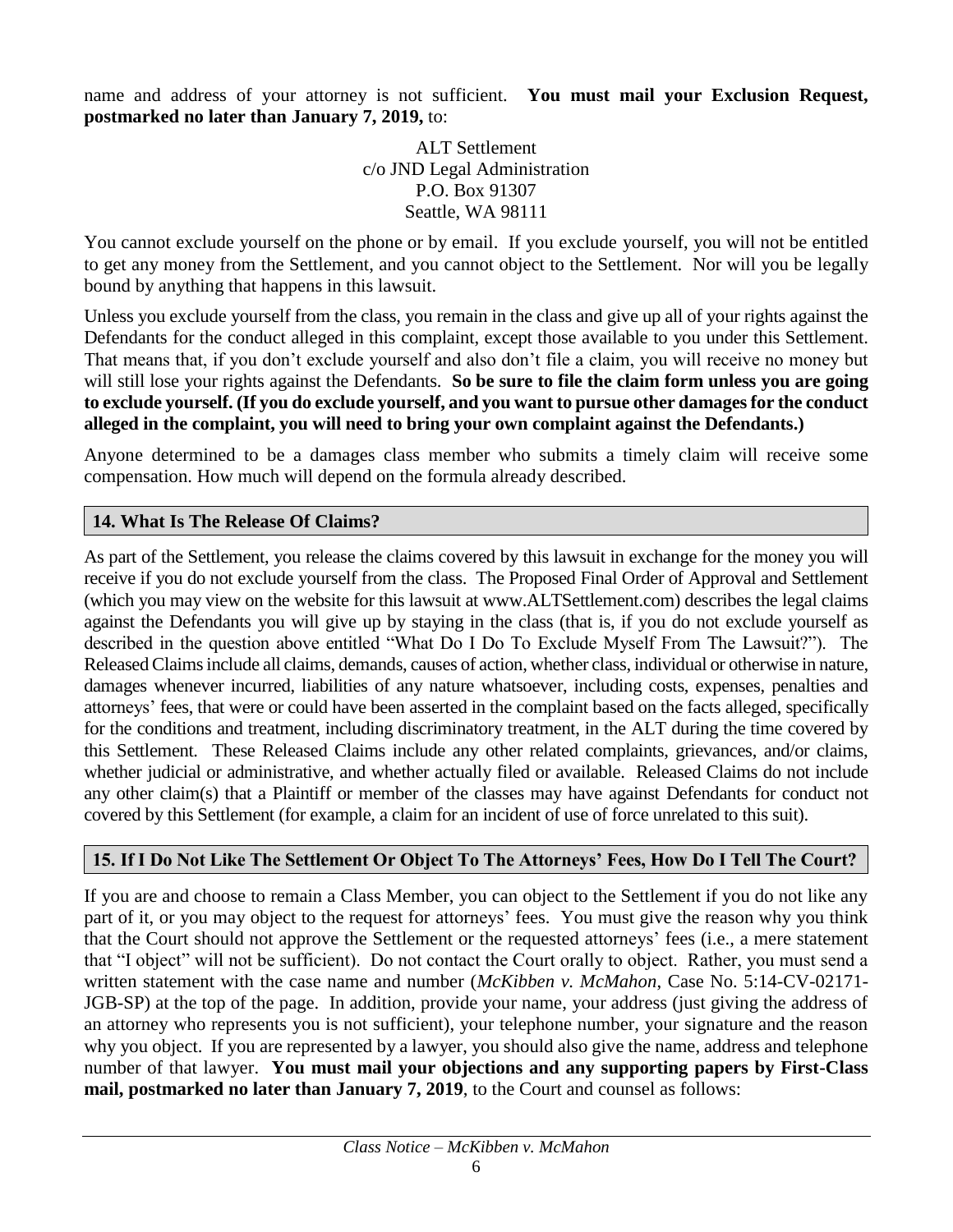| Clerk of the District Court           | Barrett S. Litt                | Nathan A. Oyster           |
|---------------------------------------|--------------------------------|----------------------------|
| <b>United States District Court</b>   | Attn: Julia White              | Burke, Williams & Sorensen |
| <b>Central District of California</b> | Kaye, McLane, Bednarski & Litt | 444 S. Flower St.          |
| 3470 Twelfth Street                   | 975 E. Green St.               | Suite 2400                 |
| Courtroom 1                           | Pasadena, CA 91106             | Los Angeles, CA 90071      |
| Riverside, CA 92501-3801              |                                |                            |

If you are not filing a pre-prepared claim form, you should provide as much identifying information (such as Driver's License, address, date of birth and last four digits of your Social Security Number) with the copies sent to the counsel listed above, so that your file can be located. To protect your privacy, do not send that information to the Court, as what you file with the Court is a public document.

Submitting an objection will not extend the time within which a Class Member may request exclusion from this Settlement. (If you file an exclusion, you are no longer a member of the Damages Class and any objection will not be considered.)

A full set of the settlement documents, including the Settlement Agreement, a Claim Form, the expert reports explaining how class members were identified, the Proposed Final Order of Approval and Settlement and the Motion for Award of Attorneys' Fees and Costs is available (or will be if the motion for attorneys' fees has not yet been filed) on the case website, www.ALTSettlement.com.

## **16. What Is The Difference Between Objecting And Excluding?**

Objecting is simply telling the Court that you do not like something about the Settlement. You can object only if you stay in the class. If you object and the Court rejects your objection, you remain a member of the class and will be bound by any outcome of the case, and entitled to payment under the settlement if you make a claim. Excluding yourself is telling the Court that you do not want to be part of the class. If you exclude yourself, you have no basis to object because the case no longer affects you.

#### **17. When And Where Will The Court Decide Whether To Approve The Settlement And Attorneys' Fees?**

The Court has scheduled the Fairness Hearing for February 11, 2019, at 9:00 a.m. (PST) in the United States District Courthouse for the Central District of California, 3470 Twelfth Street, Riverside, CA 92501-3801. At this Hearing, Judge Bernal will consider whether the Settlement is fair, reasonable and adequate, and will determine the amount of attorneys' fees and costs to be awarded. If there are any objections, the Court will consider and rule on them. We do not know how long this process will take. We do not know if the Hearing will be continued. There will not be a new notice if it is. You may speak at the Hearing, but only if you have submitted your comments or objections as provided in the question above entitled "If I Do Not Like The Settlement Or Object To The Attorneys' Fees, How Do I Tell The Court?" (See question no. 15)

## **18. Do I Have To Come To The Hearing?**

No. You may, but need not, attend the Hearing. Class Counsel will answer any questions the Court may have. However, you may come if you choose, at your own expense. If you sent a written objection, you may, but do not have to, come to Court to talk about it. As long as you properly submitted your written objection, the Court will consider it. You may also pay your own lawyer to attend, but that also is not necessary.